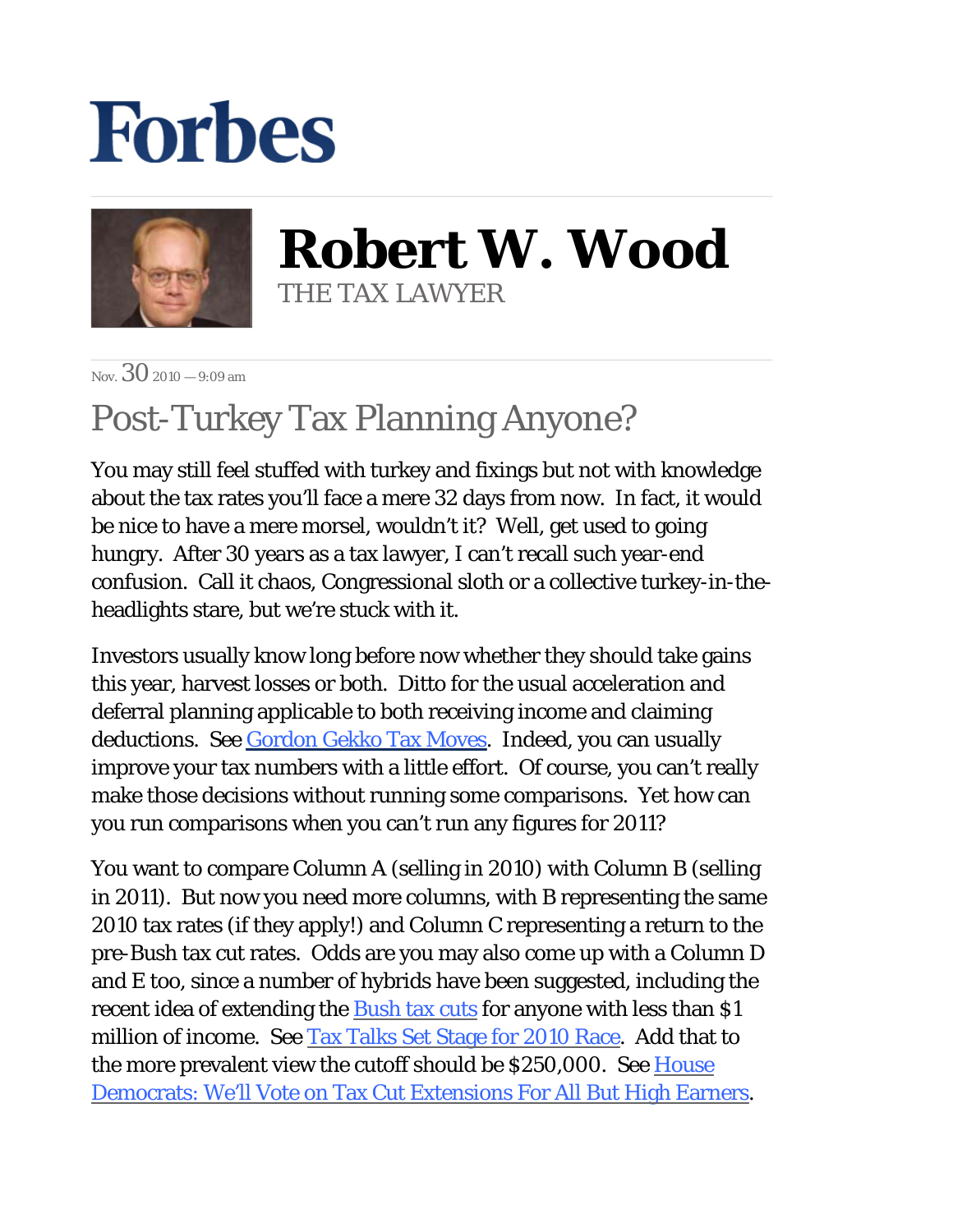In the face of such uncertainty, of course, many people are just throwing up their hands, not bothering to run comparative figures. We knew in early November we wouldn't have answers to these tax questions until at least November 15th, but we still don't know. Congress *should* act any day now, but the sad reality is that these tax rate questions might not be resolved this year *at all*. See [Democrats Gird for Tax-Relief Battle.](http://online.wsj.com/article/SB10001424052748703785704575643070454688564.html?mod=WSJ_topics_obama) Hey, look what happened with the estate tax!

Everyone said we would know sometime in 2009, but Congress let the law lapse on January 1, 2010. Now nearly one year later, we still don't know what estate tax rates or exemptions will apply starting in January. See [Estate Tax Steps For This Year](http://blogs.forbes.com/robertwood/2010/11/09/estate-tax-steps-for-this-year/). That's caused some ghoulish behavior. See [Ghoulish Estate Planning Before New Year's?](http://blogs.forbes.com/robertwood/2010/11/22/ghoulish-estate-planning-before-new-years/) The Bush tax cuts and estate tax may even be linked. See [Return of Estate Tax](http://www.bloomberg.com/news/2010-11-29/return-of-estate-tax-looms-as-final-impediment-to-extending-bush-tax-cuts.html) [Looms as Final Impediment to Extending Bush Tax Cuts](http://www.bloomberg.com/news/2010-11-29/return-of-estate-tax-looms-as-final-impediment-to-extending-bush-tax-cuts.html).

Despite [tax anarchy](http://blogs.forbes.com/robertwood/2010/11/10/patching-the-amt-means-less-anarchy/), here are some year-end tax thoughts. While there are many other year end actions to consider, many people seem especially distraught over the capital gain confusion.

**Capital Gains.** Will you pay a 15% or 20% rate? You can't lock in the 15% rate for sure unless you sell this year. If you don't want to sell in 2010 but insist on the 15% rate you could wait. However, consider establishing a drop dead date for yourself. Congress simply might not act by December 31. If they do act (and let's assume they extend the 15% rate for all taxpayers), you can hold. But if they act and don't extend the 15% rate, will you still have time to sell? See [Sell Or Hold \(Given Year-End](http://blogs.forbes.com/robertwood/2010/10/13/sell-or-hold-given-year-end-tax-rates/)  [Tax Rates\)?](http://blogs.forbes.com/robertwood/2010/10/13/sell-or-hold-given-year-end-tax-rates/)

**Capital Losses.** You can't fully consider the capital gain rates without considering your losses too. Odds are you have loss assets as well as gain assets. "Loss harvesting" (now there's a euphemism!) involves selling and realizing losses. You might have to sell some gain assets to sop up some of your losses. After all, unlimited offsetting of gains and losses is allowed as long as your gains exceed losses.

But if you end up with excess capital losses, beware. The law severely limits the amount of ordinary income you can offset with capital gains. In fact, you can use only \$3,000 per year. That means you'll spend